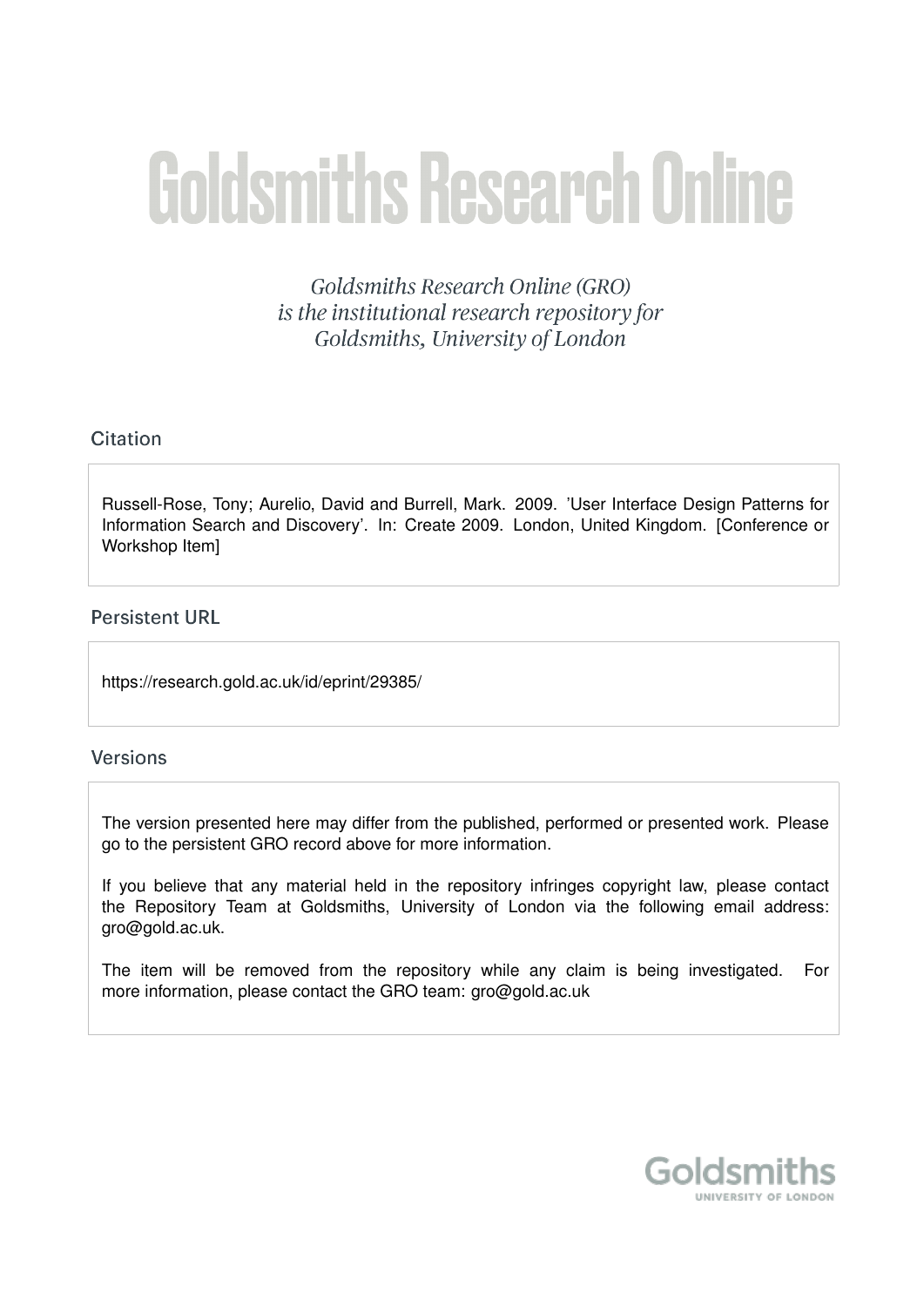# **USER INTERFACE DESIGN PATTERNS FOR INFORMATION SEARCH AND DISCOVERY**

#### **Tony Russell-Rose, David Aurelio and Mark Burrell**

*Endeca Inc., Cambridge, MA, USA*

User Interface (UI) Design Patterns are principled solutions to common design problems. Although originally developed and applied within the field of architecture (Alexander, 1977), they have since been applied to fields as diverse as software development (Gamma et al 1994) and more latterly, interaction and user experience design (e.g. Tidwell 2005, van Duyne et al 2006, Scott 2009). This paper examines the role of patterns in designing information search and discovery applications, describes some of the challenges involved in creating the Endeca UI Design Pattern Library (UIDPL), and explores some of the issues involved in maintaining and growing a pattern library as a resource for a company as well as the wider user experience (UX) design community.

#### **Introduction**

Endeca Technologies is an enterprise software company specialising in innovative solutionsfor information search and discovery. The Endeca platform provides the ability for end users to navigate and explore complex information spaces via a technique known as Guided Navigation® and related user interface capabilities based on faceted navigation (Hearst, 1999, Tunkelang, 2009). The platform has been applied to support a wide variety of informationbased search and discovery applications across a wide variety of business sectors, including eCommerce (e.g. [www.homedepot.com,](http://www.homedepot.com/) [www.borders.com,](http://www.borders.com/) [www.rs-components.com/\)](http://www.rs-components.com/), media & publishing (e.g. [www.newssift.com\)](http://www.newsift.com/), product design and parts reuse, knowledge management, enterprise search, and many more.

Designing effective information discovery applications based on faceted navigation (and the capabilities of the Endeca platform) is a highly skilled activity, requiring:

- An understanding of the principles of human information-seeking behaviour;
- Knowledge of how to apply those principles to support diverse user goals and scenarios;
- An appreciation of the user interface user experience capabilities of the Endeca platform.

The ability of partners and customers to design effective information discovery applications based on the platform is often constrained by the availability of appropriately skilled individuals with this specialized knowledge To mitigate this and to accelerate innovation, we have developed a library of patterns which aim to embody best practice for the design of key elements of the search and discovery user experience.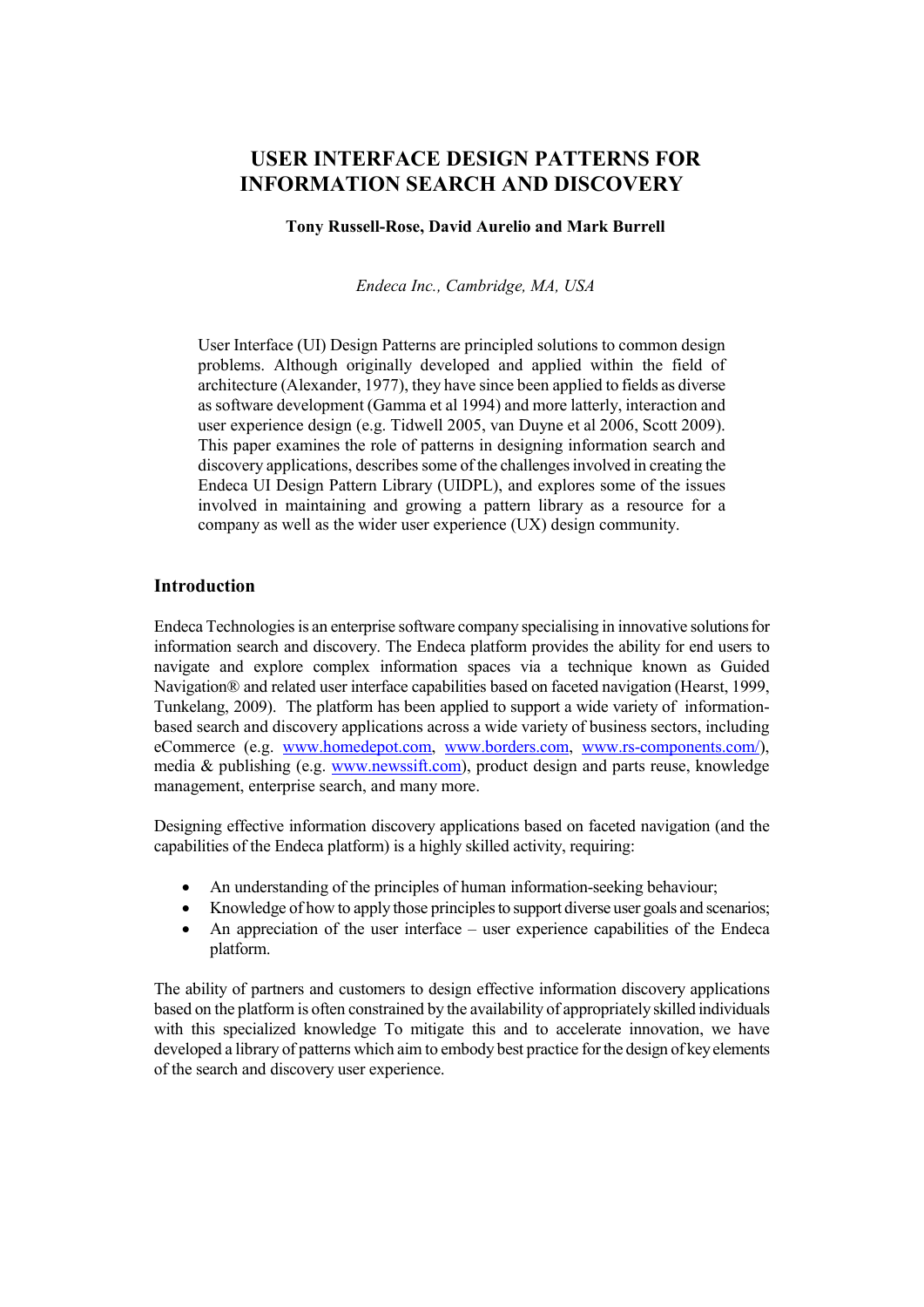## **The Endeca UI Design Pattern Library**

In common with other libraries, the Endeca UI Design Pattern Library (UIDPL) describes principled ways to solve common user interface design problems. The patterns do not, however, constitute "finished solutions" to design problems, nor are they a substitute for sound design or user testing – instead, they should be thought of as guidelines for the design of key user interface elements, and interpreted according to the particular user and application context.

The Endeca UIDPL currently consists of approximately 20 patterns focusing on UI challenges unique to faceted navigation and information discovery. Wherever possible, we acknowledge and extend the work of other pattern libraries, such as those of the Yahoo! Developer Network [\(http://developer.yahoo.com/ypatterns/\)](http://developer.yahoo.com/ypatterns/), Jenifer Tidwell [\(http://designinginterfaces.com/\)](http://designinginterfaces.com/), Martijn van Welie [\(http://www.welie.com/patterns/\)](http://www.welie.com/patterns/), and Peter Morville [\(http://findability.org/\)](http://findability.org/). The patterns cover a wide variety of user experience elements, ranging from simple interface components such as breadcrumbs, to more complex information structures such as search interfaces, search results pages, Guided Navigation® frameworks, and discovery tools such as comparative views and product 'configurators' (i.e. tools to guide the user through a process of configuring a product or service). An excerpt from the pattern for the breadbox (an interactive, breadcrumb-like component which is used to represent the user's navigational state) is illustrated in Figure 1.

Each entry in the pattern library follows a consistent structure:

- **name**: a concise label for the problem or proposed solution;
- **problem summary**: a brief description of the issue or problem that the pattern seeks to address;
- **usages**: a list of the typical contexts in which the pattern is typically applied;
- **constraints and challenges**: the main issues that need to be considered when implementing the pattern;
- **solution elements**: the design guidance that enables the designer to understand and apply the pattern (illustrated with visual examples wherever possible);
- **anti-patterns**: examples of implementations that seek to address the same problem, but are non-compliant with the design guidance (i.e. one or more solution elements are violated).

Each design pattern may also include references to related design patterns and additional examples.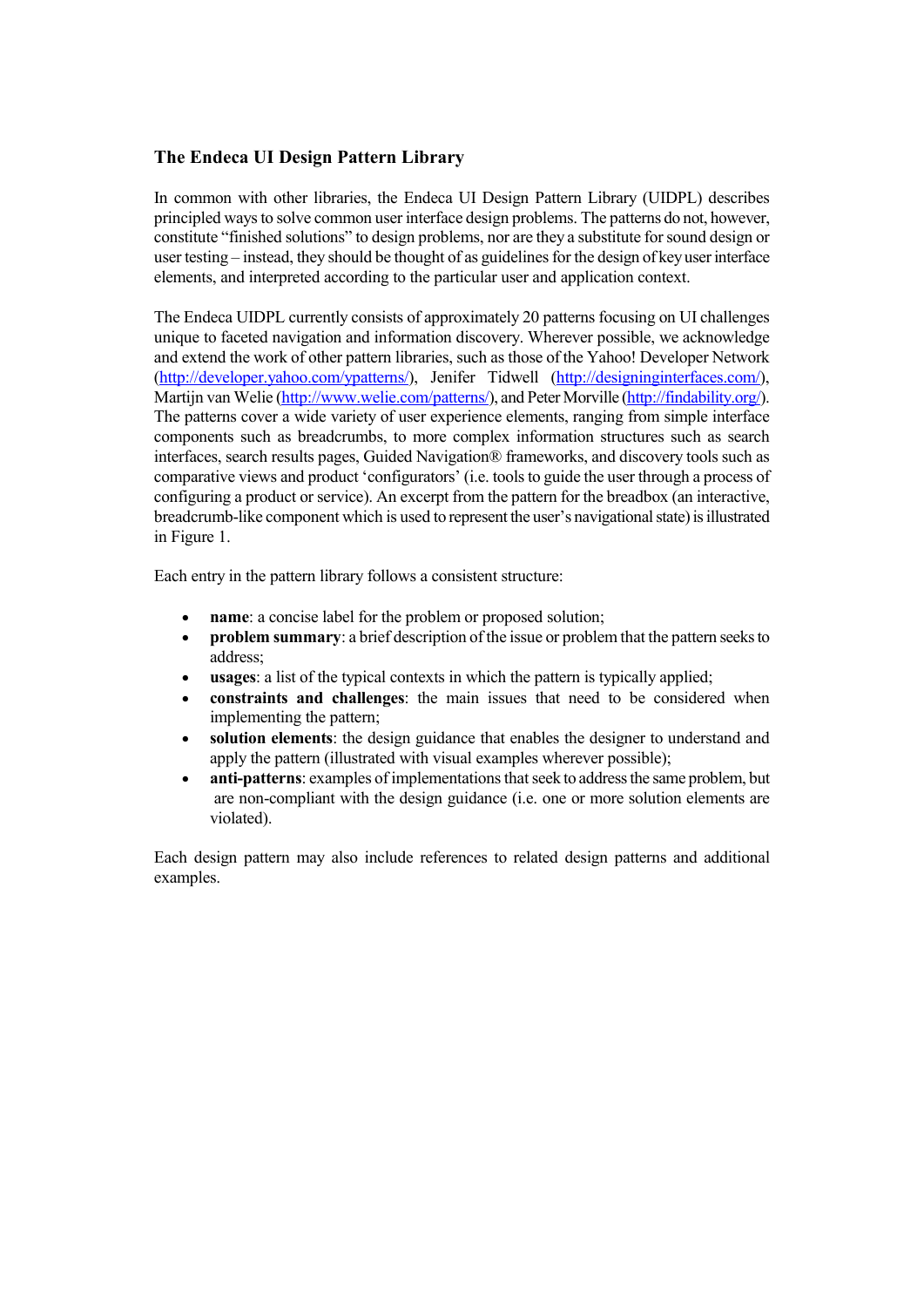| Dashboard > UI Design Pattern Library > User Interface Design Pattern Library > Breadbox                                                                                                                  | Search<br>Welcome Tony Rose   History   Preferences   Log Out 4 页           |
|-----------------------------------------------------------------------------------------------------------------------------------------------------------------------------------------------------------|-----------------------------------------------------------------------------|
|                                                                                                                                                                                                           |                                                                             |
|                                                                                                                                                                                                           |                                                                             |
| ENDECA<br>UI Design Pattern Library                                                                                                                                                                       |                                                                             |
| <b>Breadbox</b>                                                                                                                                                                                           |                                                                             |
| Edit<br>Attachments (18) Info<br><b>View</b>                                                                                                                                                              | Browse Space & Add Page & Add News                                          |
| Added by Lou Wang, last edited by David Aurelio on Mar 18, 2009 (view change)<br>Labels: breadbox, bread crumbs EDIT                                                                                      | $\hat{\mathbb{Z}} \boxtimes$                                                |
| User Interface Design Pattern Library                                                                                                                                                                     |                                                                             |
| Bottom of page                                                                                                                                                                                            |                                                                             |
|                                                                                                                                                                                                           |                                                                             |
| <b>Breadbox</b>                                                                                                                                                                                           |                                                                             |
| <b>Problem Summary</b>                                                                                                                                                                                    | <b>Related Patterns</b>                                                     |
| · Users need to be reminded about and understand their current inquiry context, i.e., their currently selected search and/or Guided Navigation criteria<br>• Users need to modify their selected criteria | Simple Search Box                                                           |
| • Users need to understand the impacts of their actions on their results                                                                                                                                  | Personalized Exploration Launch Page<br>Simple Guided Navigation - Vertical |
| Example:                                                                                                                                                                                                  | Stack                                                                       |
| Typ Cart   My Account   Help                                                                                                                                                                              | <b>Additional Examples:</b>                                                 |
| Are you an artist? Sell your work on Artist Rising<br><b>Browse by:</b> SUBJECT $\vee$ <b>HEDEVI <math>\vee</math> STYLE</b> $\vee$                                                                       |                                                                             |
| Search 179,864 works from 33,519 member artists: Keyword                                                                                                                                                  | <b>Brand</b>                                                                |
| 図<br>Medium<br>⊠ Originals/Prints ⊠ Tags<br>abstract<br>Originals<br>Painting                                                                                                                             | <b>XIVIEVADER</b> IGHT<br><b><i>CARDINAL</i></b><br>and a settlement in the |
| Expressionism (156) Other (43)                                                                                                                                                                            | 图3 (二)                                                                      |
| People (28)<br>Impressionism (47) More Choices<br><b>Maga Chaires</b><br>Mora Choices                                                                                                                     |                                                                             |
| $\overline{c}$<br>Namps this search.                                                                                                                                                                      |                                                                             |
| Sort by: Bert Mitches  M Page 1 of 80   12345 >                                                                                                                                                           |                                                                             |
|                                                                                                                                                                                                           | uses a combination of guided                                                |
|                                                                                                                                                                                                           | navigation and a breadbox                                                   |
| <b>Constraints and Challenges</b><br><b>Usages</b>                                                                                                                                                        |                                                                             |
|                                                                                                                                                                                                           |                                                                             |

**Figure 1: The UIDPL entry for the "Breadbox"**

#### **Creating a pattern library**

Ideally, all design patterns would be backed up by an evidence base derived from rigorous primary research and empirical investigation. However, in a commercial setting it is not always possible to perform exhaustive scientific investigation into the rationale for every solution element of every pattern. In addition, the pace of UI innovation and change can also require rapid publication and dissemination of best practice so that applications currently under development may also benefit.

In practice, therefore, the patterns are based on evidence from a variety of sources, including:

- Primary research and user testing performed both internally and by the external academic community;
- Analytical models of human information seeking and discovery behaviour;
- Practical lessons learned from previous projects and implementations.

New design patterns are initiated in a variety of ways. The initiators can be members of the Endeca UX team, software developers implementing Endeca applications, or Endeca clients. Typically, the process begins when an individual examines a solution design and identifies a recurring UI issue for which a best practice pattern is likely to emerge. Candidate patterns may also be identified when project teams make enquiries regarding the best way to design a certain element of the UX, or make observations about an existing UI design.

The sources of evidence outlined above are then analysed and reviewed to abstract out those principles that are sufficiently robust to form generic design guidance, and these are documented as the solution elements of the new pattern. The remaining components of the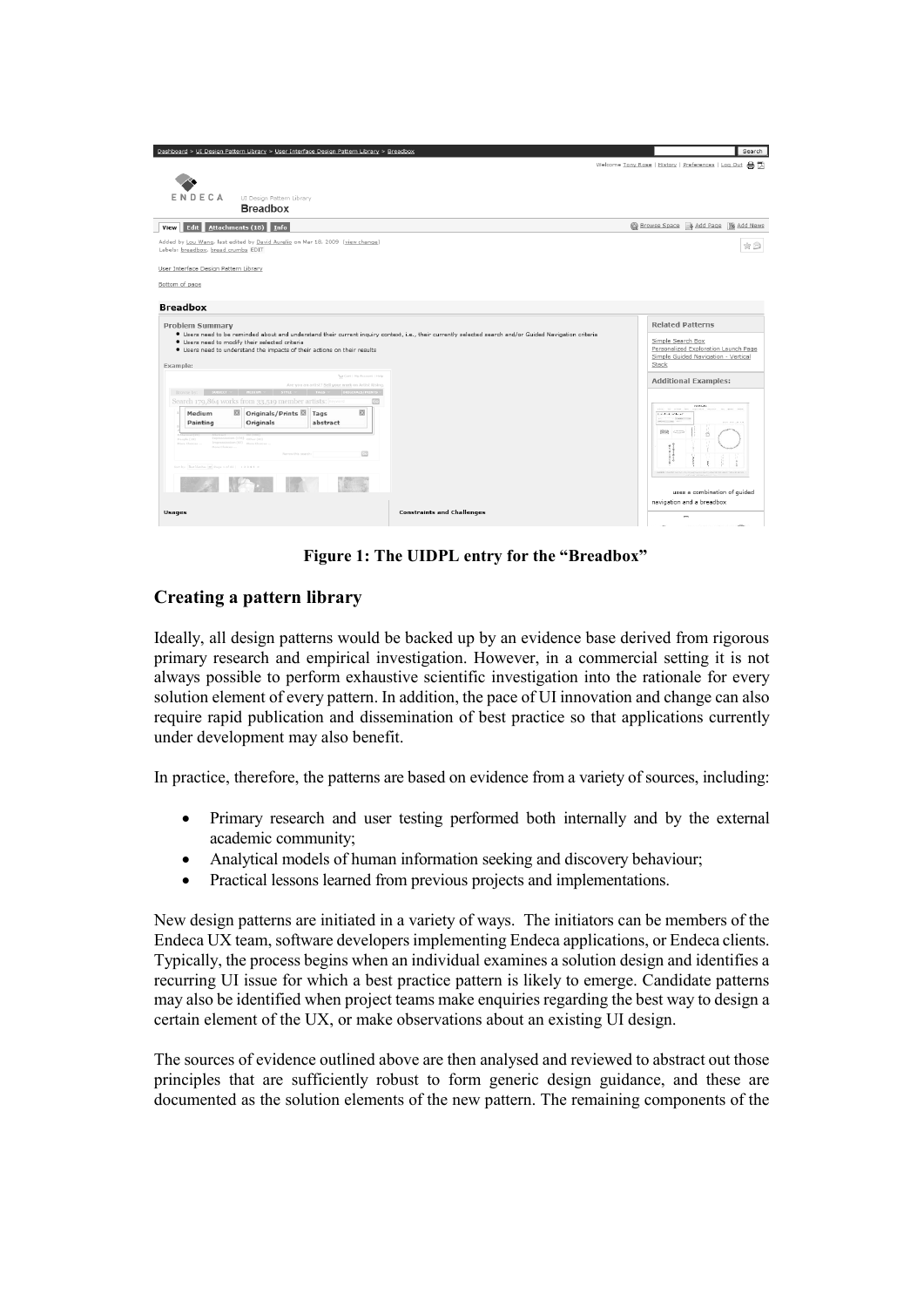pattern (usages, constraints and challenges, anti-patterns, etc.) are then populated by the original proposer or the wider UX team.

Although the UI challenges we address are obviously influenced by the capabilities of the Endeca platform, the design guidance provided by the patterns is intended to be as generic as possible, and is phrased at a level of abstraction to be applicable across a broad range of contexts. For example, a solution element might contain guidance such as "Provide users with a control to sort the query results", without specifying exactly how that mechanism should operate. Depending on the context, therefore, this control might be implemented using either a clickable table header, a drop-down list, or radio buttons. In some cases the guidance offers a list of design options and the criteria by which to select each option, e.g. when to favour radio buttons over a drop-down list.

#### **Maintaining & growing a pattern library**

Maintaining and growing a pattern library requires both organisational commitment and dedicated resources. Establishing the library required an initial significant investment of time by key resources with the promise of value delivered for the company, customers, and endusers, Maintaining and growing the library requires an ongoing commitment to harvest, document, and proactively share lessons learned and best practices – in a fast paced and often pressured services and software development environment.

As a group, the UX team critically evaluates candidate design patterns based on scenariobased walkthroughs and best practice reviews, feedback from customers about solution adoption and effectiveness, relevant secondary research, and direct user assessments and testing. The Library is truly a collective and collaborative creation by the UX team and others in the company. Proposed patterns are subject to critical reviews and spirited debates by globally distributed UX team members with a passion and special expertise in information retrieval and discovery applications; sometimes beginning in lively email exchanges followed by real time (distributed) meetings dedicated to specific UI problems and patterns. Existing patterns are periodically revisited or enhanced based on new insights from new design and user research work in the field or questions and observations from project teams and customers.

The pattern library itself is built as a wiki, with write access granted to members of the UX team. Others in the company have read access and the ability to provide comments and questions directly in the Wiki. As evidence and support grows for each design pattern, or as knowledge about the applicability of certain patterns emerges, updates are made to the relevant wiki entry.

The Endeca UIDPL is currently the subject of an ongoing promotional and educational program within the organisation, which has included the following activities: email announcements, a webinar for off-site staff, an in-person presentation, coverage in the Division's newsletter, and many one-on-one discussions with potential users regarding its availability and content. To maximise adoption, we openly encourage others to submit requests for candidate patterns, and respond to UI design queries by referring wherever possible to the Endeca UIDPL. In addition, we are in the midst of evaluating adoption and impact through a systematic set of surveys and interviews with people across the company. To date, informal feedback has been extremely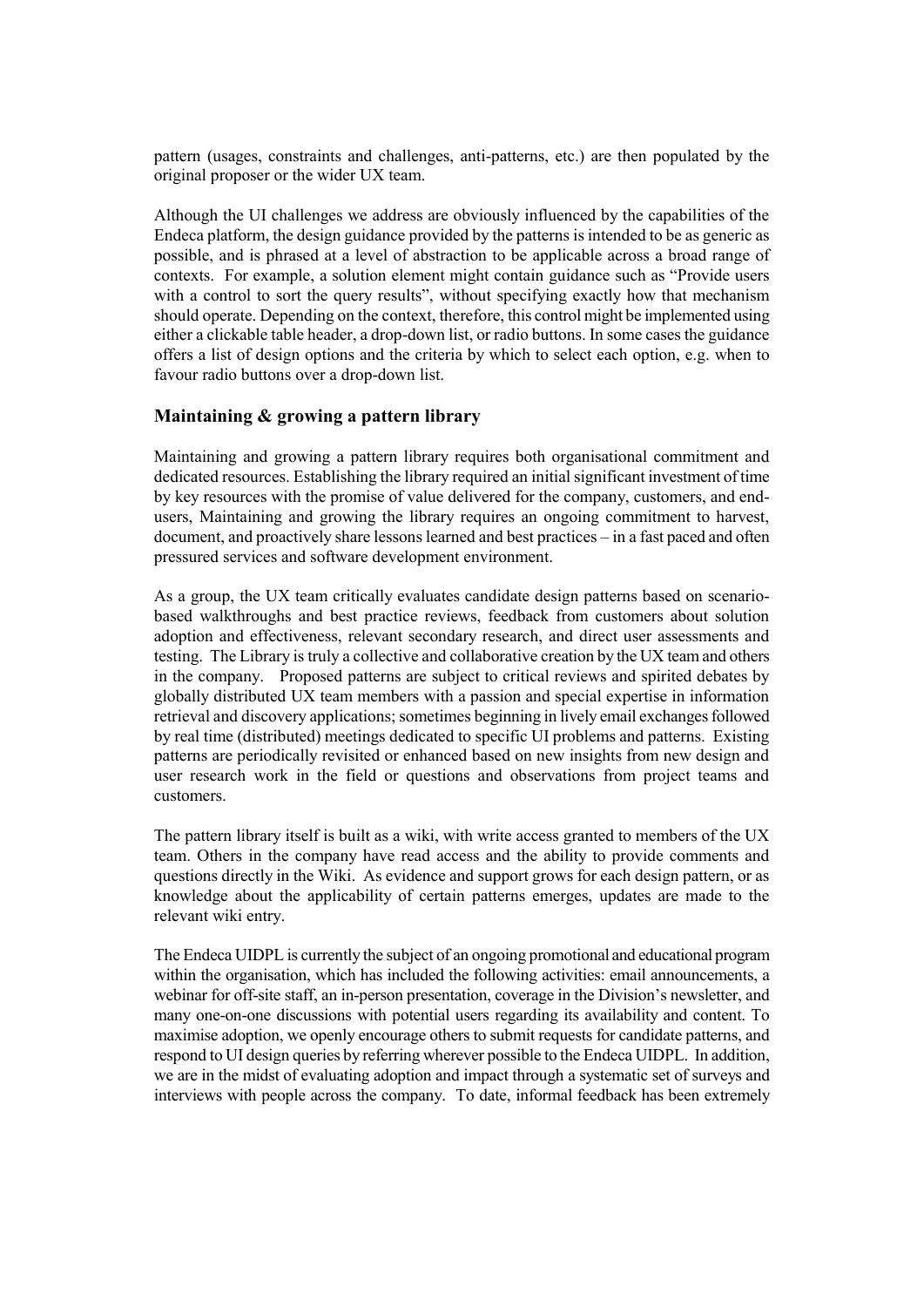positive and there are numerous reported instances in which patterns have been used by project teams to help influence and enhance customer implementations by customers and partners.

At present, the Endeca UIDPL is currently only available within Endeca, and as such represents a proprietary resource whose value is realised when applied within customer projects and product development. In this case, the ROI for creating the UIDPL is both direct and measurable. But maintaining the UIDPL as a proprietary resource is just one of many ways to realise value from this investment. A contrasting approach is to make the UIDPL an open resource, accessible to public scrutiny and feedback. In this scenario, the ROI is perhaps less directly measurable, but the benefits are enjoyed more broadly by the wider UX design community and the feedback received both enhances and extends the scope and value of the UIDPL itself. This issue merits further exploration both within the company and more generally, but our current aspiration is to open the UIDPL to the broader community to accelerate exchange, feedback, growth, and UI innovation.

#### **Conclusions**

The Endeca UI Design Pattern Library (UIDPL) describes principled ways to solve common user interface design problems related to search, faceted exploration, and discovery applications. It currently consists of approximately 20 patterns focusing on recurring UI challenges unique to faceted navigation and information discovery. It has already shown its value in providing greater consistency and quality in design by embodying best practice guidance that can be adapted to the specific context of each implementation.

At present, the UIDPL is currently available only within Endeca, but our aspiration is to open the UIDPL to the broader community to accelerate exchange, feedback, growth, and innovation.

**Acknowledgement:** The Endeca UIDPL is the product of the collaborative efforts of the core UX team at Endeca (notably Rebecca Lord, John Fuller, Elisabeth Klann, Dan Andersson, and Lou Wang in addition to the authors of this article) as well as many others inside the company's broader user experience community of interest.

#### **References**

- Alexander, C., Ishikawa, S. and Silverstein, M. 1977, *A Pattern Language: Towns, Buildings, Construction,* (Oxford University Press)
- van Duyne, D., Landay, J. and Hong, J. 2006, *The Design of Sites: Patterns for Creating Winning Web Sites,* Second Edition, (Prentice Hall)
- Gamma, E., Helm, R., Johnson, R. and Vlissides, J. 1995, *Design Patterns: Elements of Reusable Object-Oriented Software,* (Addison-Wesley)
- Hearst, M. 1999, User Interfaces and Visualization*.* In Baeza-Yates, R. and Ribeiro-Neto, B. (eds.) *Modern Information Retrieval,* (Addison Wesley)
- Scott, W and Neil, T. 2005, *Designing Web Interfaces: Principles and Patterns for Rich Interactions,* (O'Reilly Media)
- Tidwell, J. 2005, *Designing Interfaces: Patterns for Effective Interaction Design,* (O'Reilly Media)
- Tunkelang, D. 2009, *Faceted Search (Synthesis Lectures on Information Concepts, Retrieval,*